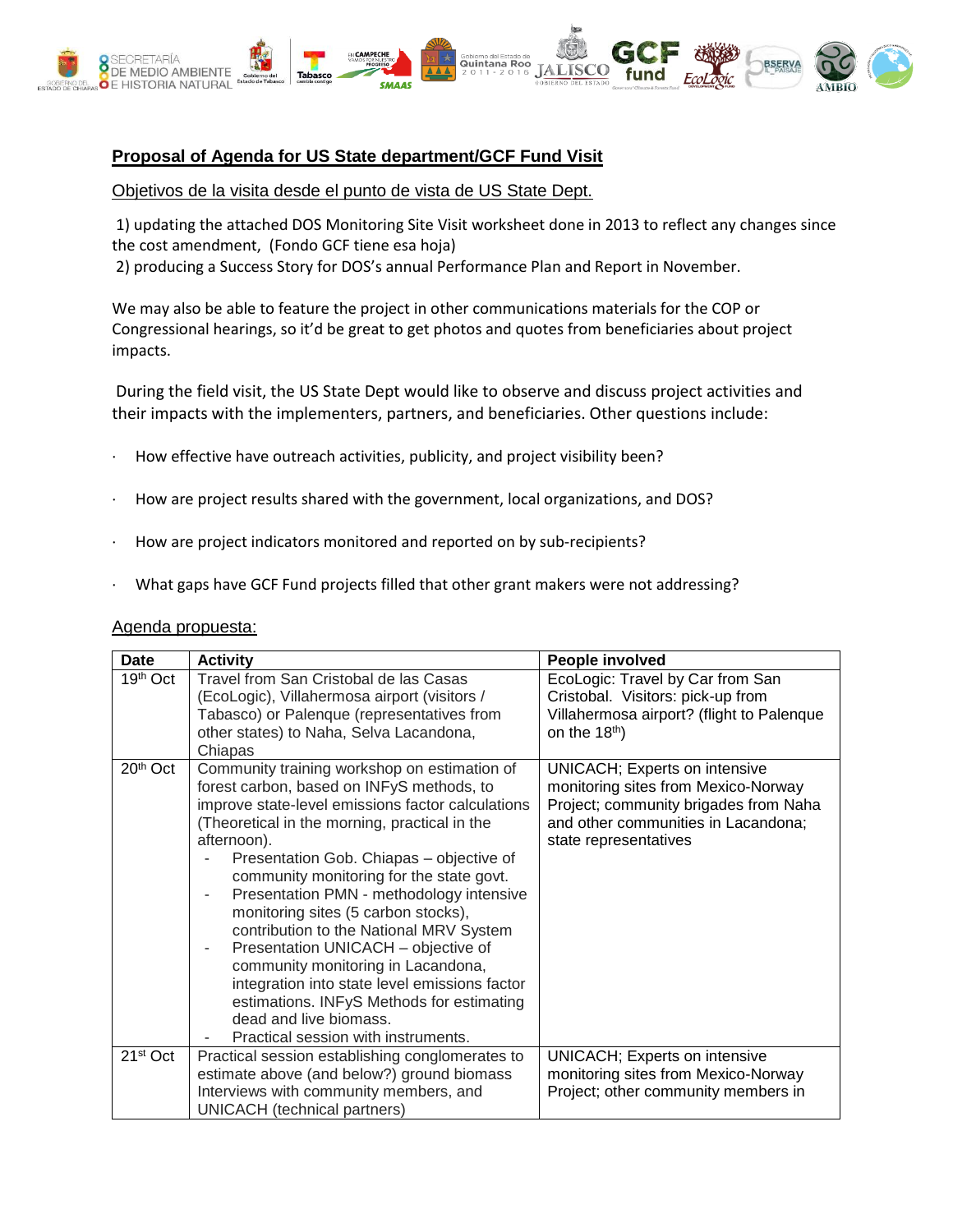

|                      |                                                | Lacandona; interested state                |
|----------------------|------------------------------------------------|--------------------------------------------|
|                      |                                                | representatives; EcoLogic reps             |
| 22 <sup>nd</sup> Oct | Cont'd pratical session in conglomerates,      | UNICACH, other community members in        |
|                      | interiews.                                     | Lacandona; interested state                |
|                      | Afternoon: travel to Palenque                  | representatives; EcoLogic reps             |
| $23rd$ Oct           | Meeting in Nututum hotel, Palenque for project | State representatives, project partners in |
|                      | update; interviews with project partners from  | Campeche and Chiapas, CONAFOR,             |
|                      | Campeche, Mexico-Norway project and            | project technical advisers from Mexico-    |
|                      | CONAFOR (TBD).                                 | Norway project, US state dept.             |
| 24th Oct             | Travel to Villahermosa for return flight.      | US State Dept, GCF Fund                    |

Participants in Naha community training workshop (20-22<sup>nd</sup> oct). Max capacity: 37 pers (sencillo, doble y triple)

- 1. Felicia Line (EcoLogic)
- 2. Andrea Savage (EcoLogic) + 1
- 3. Margaret Doherty (EcoLogic)?
- 4. Luke Pritchard (GCF Fund)
- 5. …. US State Department (2 or 3 people)
- 6. Vanessa Maldonado (PMN)?
- 7. David López (PMN)?
- 8. Ricardo Hernández (SEMAHN)?
- 9. Cristóbal Méndez (SEMAHN)
- 10. Julio Cesar Zenteno Ruiz (SEMAHN)
- 11. José Alfredo Mendoza Núñez (SEMAHN)
- 12. Sergio López Mendoza (UNICACH)
- 13. Juan Carlos Alcántara (UNICACH)
- 14. Cesar (UNICACH)
- 15. … (UNICACH)
- 16. Daisy (Lacanja)
- 17. … (Lacanja)
- 18. … (Nueva Palestina)
- 19. …. (Frontera Corozal)
- 20. … (Gob. Tabasco)
- 21. …. (Gob. Jalisco)
- 22. …. (Gob. Quintana Roo)
- 23. … (Gob. Campeche)

Participants in Palenque project meeting, Nututum hotel (23rd Oct)

- 1. Felicia Line (EcoLogic)
- 2. Andrea Savage (EcoLogic)